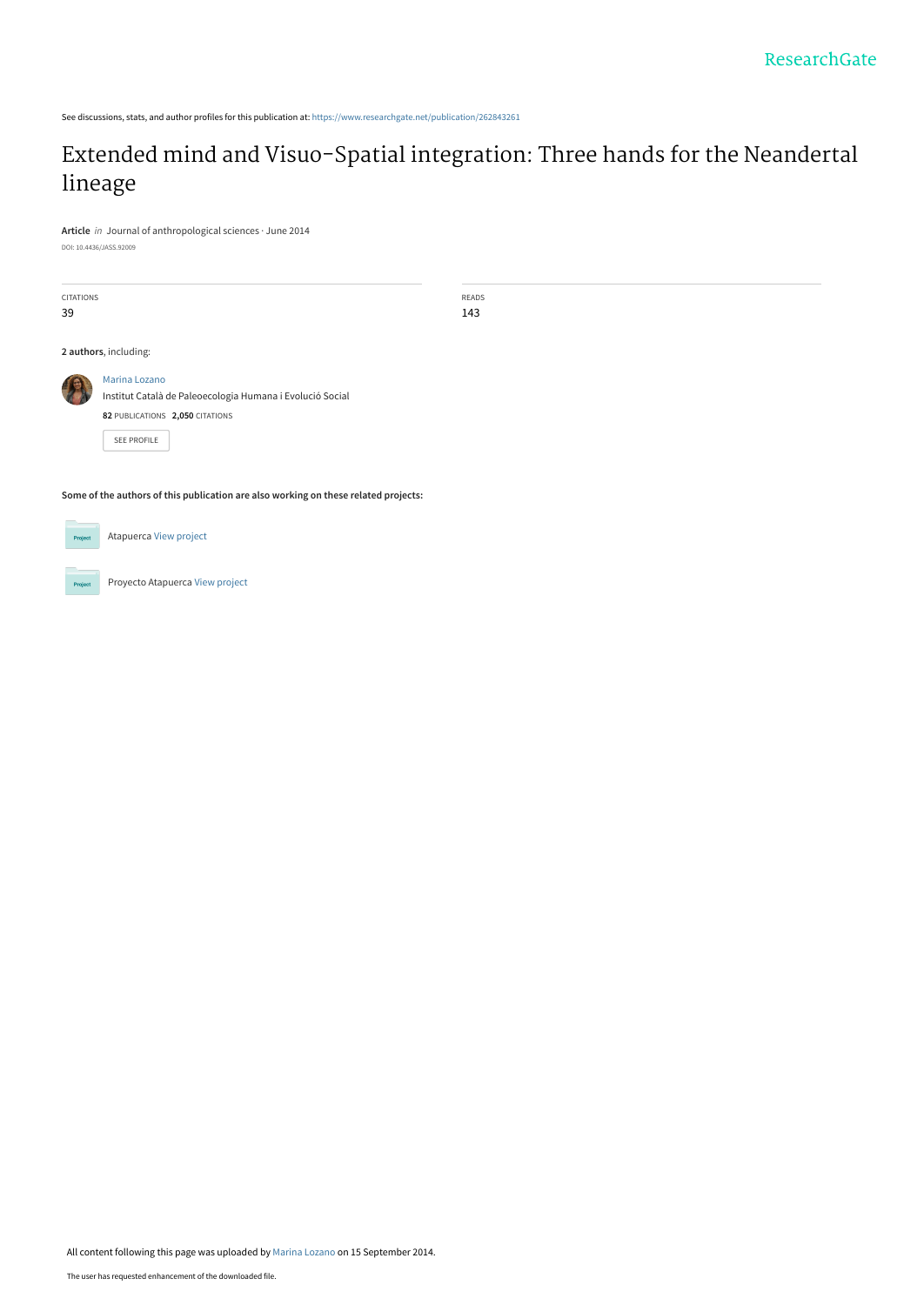*e-pub ahead of print doi 10.4436/JASS.92009*

#### **JASs** *forum Journal of Anthropological Sciences Vol. 92 (2014), pp. 273-280*

## **Extended mind and visuo-spatial integration: three hands for the Neandertal lineage**

### **Emiliano Bruner1,2 & Marina Lozano3,4**

*1) Centro Nacional de Investigación sobre la Evolución Humana, Burgos, Spain* e-mail: emiliano.bruner@cenieh.es

*2) Istituto Italiano di Antropología, Roma, Italy*

*3) Institut Català de Paleoecologia Humana i Evolució Social, Tarragona, Spain*

*4) Universitat Rovira i Virgili, Tarragona, Spain*

For many years, the brain was thought to be an independent and autonomous machine, with a structure that was largely determined by internal factors. Eventually, we finally recognized the importance of the environment in influencing brain organization and development. In human evolution, this perspective suggested autocatalytic models in which a complex brain produces a complex culture which, through feedback, selects for a more complex brain, generating a loop towards increasing complexity. Hence, in this case, the mind is not only an organic output, but also the result of a historical process. Recently, a further epistemological step was put forward, integrating the environment and the mind itself. Theories generally associated with the term "extended mind" strongly link brain functions and the outer environment (Clark, 2007, 2008; Malafouris, 2008a,b; Wheeler & Clark, 2008). According to this perspective, the environment is "embodied" within the cognitive processes through sensorial and neural mechanisms. Cognition is deeply rooted within the experience of the body, where the perceptual and motor systems bridge and shape the cognitive processes between brain and environment. The body works like a complex and dynamic interface, and cognition is the final result of the interaction between internal and external worlds.

Although "environment" may have a very wide meaning, material culture is the easiest and clearest case of external component, taking into

consideration that "objects" induce specific cognitive processes, amplify perceptive capacities, enhance computation power, and store extramemory (Malafouris, 2010a, 2013). Without tools, not only couldn't our mind do what it does, but also it wouldn't even be the way it is. The induction, enhancement, and storing functions of the objects are part of the processes themselves. And such processes are rooted in the experience of the body.

Theories on extended mind are still incomplete and heterogeneous, and they lack a robust experimental context yet. Terminology is still vague in many aspects, and many concepts and definitions still lack a general agreement among authors or disciplines. Nonetheless, from the earliest proposals largely based on theoretical approaches, we are now moving toward comparative and analytical attempts (Iriki & Sakura, 2008). Experimental settings are revealing how the interaction with objects may influence the brain structure or the neural behaviour, extending the material tools into the body schemata (Maravita & Iriki, 2004). According to the theories on extended mind, the autocatalytic loop is further empowered, cognition being deeply embedded within the material world. Objects are an integrated part of the neural circuits, changing the way the brain responds and is trained to inputs. As a matter of fact, in terms of neural processes an object is interpreted differently if it is in the range of the body and if it can interact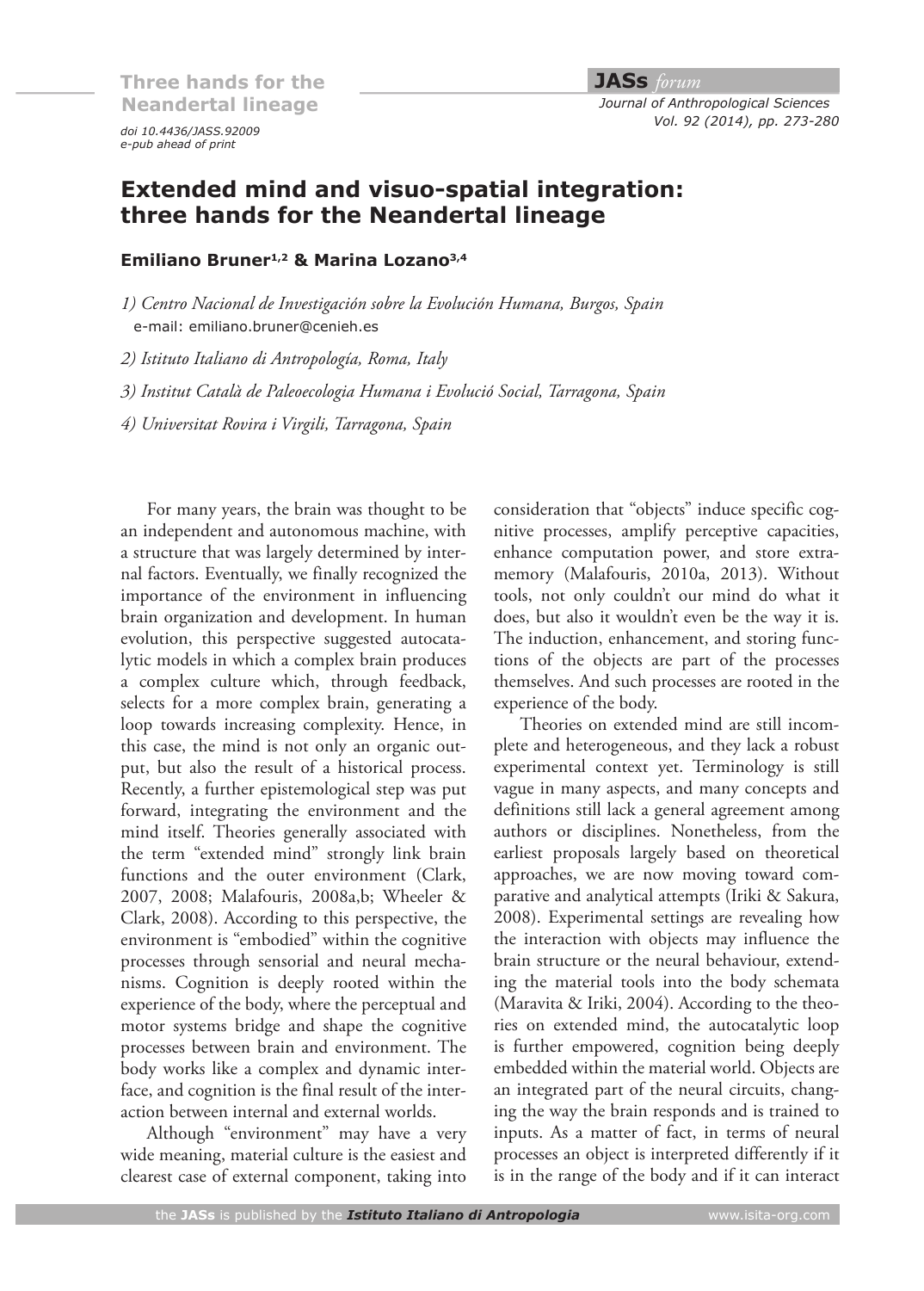physically with the body, occupying a peri-personal area instead of an extra-personal space in which the object cannot be reached (Maravita *et al.*, 2003; Maravita & Iriki, 2004).

Paleoneurological evidence suggests that the brain areas which have undergone the most patent morphological changes in human evolution (and most of all in our species, *Homo sapiens*) are those involved in visuospatial integration (Bruner, 2010). Neandertals display a lateral bulging of the upper parietal areas, which has not been reported in *H. erectus* or *H. heidelbergensis* (Bruner *et al.,* 2003). Most noticeably, the modern human globular brain is due to a patent spatial dilation of the whole parietal surface (Bruner, 2004), associated with a very early post-natal morphogenetic stage which is absent in apes and Neandertals (Neubauer *et al.*, 2009, 2010; Gunz *et al.*, 2010).

Two areas which are compatible with the bulging observed in modern humans are the intraparietal sulcus and the precuneus, both of which are localized in the deep parietal volumes. The intraparietal sulcus is particularly interesting because it coordinates hands and eyes, which are the main "ports" of interface between brain and environment (Bruner, 2010, 2012). Also the precuneus has an important role in visuospatial integration, bridging body coordination with vision, and integrating such a framework with memory (Cavanna & Trimble, 2006; Margulies *et al.*, 2009; Zhang & Li, 2012). This element is a major source of brain morphological variation within modern humans, and its intra-specific pattern of bulging is the same characterizing the main inter-specific differences within the human genus (Bruner *et al.*, 2014). These deep parietal areas show human-specific cellular traits (Orban *et al.*, 2006), and are the structural and functional core of the brain networks (Hagmann *et al.*, 2008). Beyond a simple mechanical function, visuospatial integration also means the possibility to generate an "inner virtual space" in which to perform simulations and mental experiments (Bruner, 2004, 2010; Hecht *et al.*, 2013). Memory is necessary to add a temporal framework within such a virtual environment (Coolidge & Wynn, 2008; Malafouris 2008a), which makes the proximity and connection between intraparietal sulcus and precuneus an interesting issue. Because of their role in coordinating brain and environmental relationships through the body interface, it is apparent that these deep parietal areas are particularly interesting for issues associated with extended mind.

Culture and tool use are determinant hallmarks of the human genus. Humans generate and mould their niche (ecological, cultural, and social), and this niche moulds the neural system through the extension of "body schemas" and extra-neural connections (Malafouris, 2009, 2010b; Iriki & Taoka, 2012). This extreme integration between brain and culture is a key feature in cognitive archaeology, which attempts to make inferences on cognitive processes from the archaeological record (e.g., Wynn & Coolidge, 2003, 2004; Coolidge & Wynn, 2005; Malafouris & Renfrew, 2008, 2010; Langbroek, 2012). Cognitive archaeology thus needs some physical (organic or cultural) trace able to reveal some underlying cognitive structures.

A specific indirect behavioural trace in paleoanthropology is represented by those marks found on the dental surface which cannot be associated with a feeding function. In fact, dental wear is not only related to diet, since wear related to other cultural factors has been identified on anterior teeth. The use of the frontal part of the mouth for activities not directly related to chewing foodstuffs leaves characteristic features on the dental surfaces of incisors and canines. This behaviour is known as the use of teeth as a third hand or as a tool (Dahlberg, 1963; Brace, 1967). Holding materials such as meat, vegetable fibers or skin with anterior teeth and cutting them with a lithic tool could produce cuts or marks on the labial enamel. This type of feature related to the use of teeth as a tool has been described occasionally in Lower Pleistocene species. There are no data for early humans (*H. ergaster-erectus*), but in *H. antecessor* labial striations associated with non-feeding behaviour have been described in only one individual, giving with the current sample available a prevalence of 12.5% (Lozano *et al.*, unpublished data).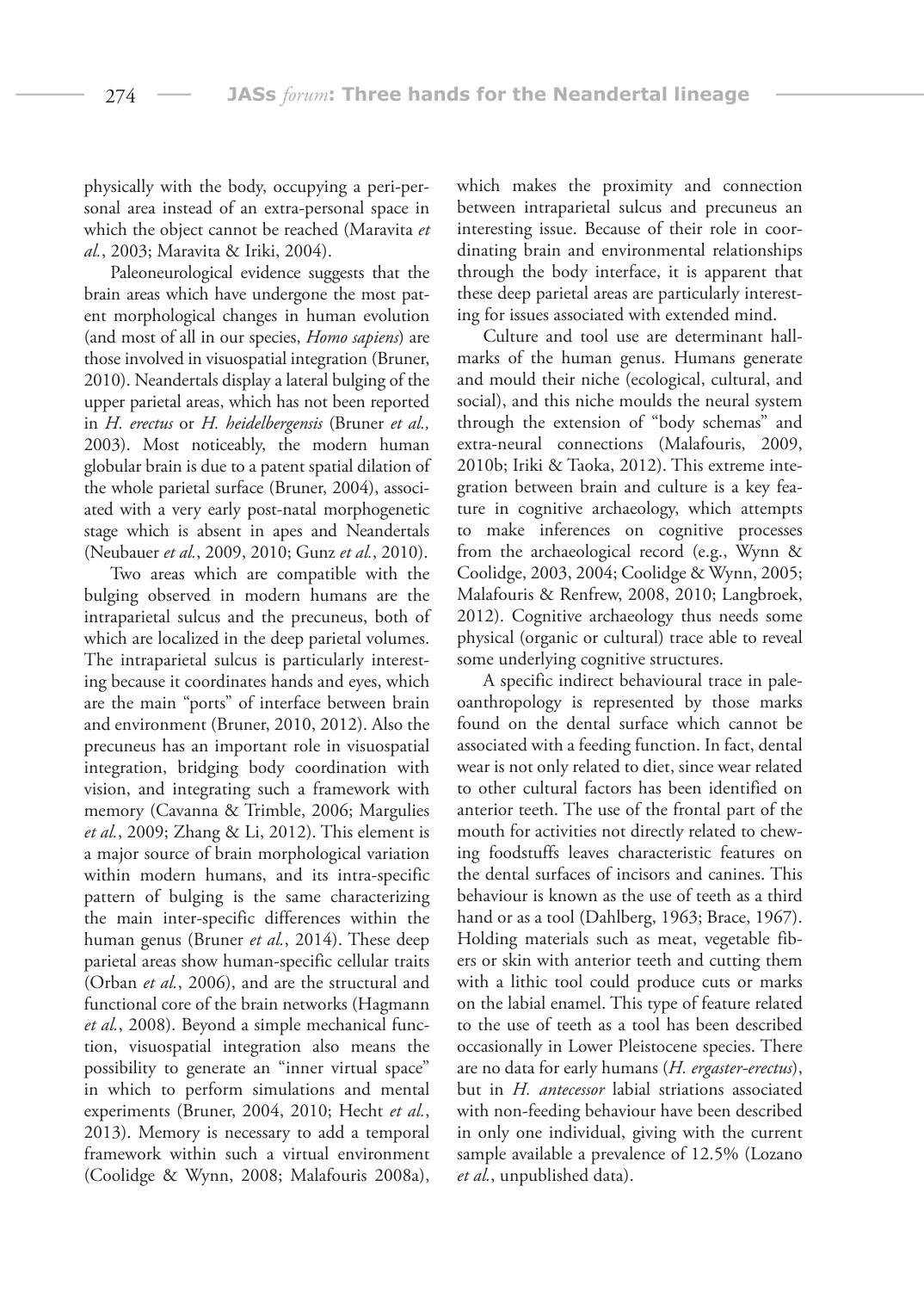However, this behaviour became a common and widespread habit in *H. heidelbergensis*. The use of teeth as a third hand has been frequently reported in fossil hominids from the middle Pleistocene site of Sima de los Huesos (Sierra de Atapuerca, Spain) (Lozano *et al.*, 2008). The Sima de los Huesos (SH) deposits were dated at about 500,000 yrs (Bischoff *et al.*, 2003, 2007; Cuenca-Bescós *et al.*, 1997; Parés *et al.*, 2000). Only human and carnivore remains have been recovered at the site along with a single stone tool (Arsuaga *et al.*, 1997; Carbonell *et al.*, 2003; García *et al.*, 1997). The SH sample comprises more than 6,500 fossil remains of *H. heidelbergensis*, from at least 28 individuals (Martínez *et al.*, 2013). There are 20 out of 28 SH individuals with associated anterior teeth. This group of 20 individuals includes males and females, and different ages are represented with the exception of infants. All SH individuals (100%) have dental features which indicate the use of anterior teeth as a tool. SH hominids probably performed different activities involving the use of incisors and canines, like cutting, pulling, holding, or dragging different materials.

Despite the many uncertainties we have regarding its taxonomic level and phylogenetic role, we must recognize that *H. heidelbergensis* was a successful species, widespread in time and geography (Rightmire, 1998, 2008; Stringer, 2012). We must assume that this species had a great capacity of adaptation, inhabiting very different environments. According to the paleoneurological evidence, this species underwent an increase in absolute and relative brain size (Rightmire, 2004). Nonetheless, in terms of general morphology, its endocast has the same anatomical organization (proportions, circumvolutions, etc.) observed in small-brained human species like *H. ergaster* or *H. erectus* (Bruner *et al.*, 2003). Hence, at least for what we know from endocasts and recognizing that the paleoneurological data for *H. heidelbergensis* are scanty, we can hypothesise than it evolved a larger brain but without a patent reorganization of the brain areas. To date, at least, there is no evidence

suggesting changes in its brain complexity in terms of gross anatomical features.

Although the subtle evolutionary dynamics are not known, European *H. heidelbergensis* is supposed to be the ancestor of Neandertals, even though there may be some disagreement concerning the degree and patterns of relationships (Arsuaga *et al.*, 1997; Hublin, 2009; Stringer 2012). The cultural structure of the Neandertal populations was even more complex when compared with the Middle Pleistocene hominids (Kuhn, 2013). Nonetheless, the use of the teeth to integrate manual praxis continued to be a common behaviour, with a percentage of 100% of individuals showing non-feeding marks on the dental surface (Bermúdez de Castro *et al.*, 1988; Estalrrich & Rosas, 2013; Frayer *et al.*, 2010; Lalueza-Fox & Frayer, 1997; Volpato *et al.*, 2012). In this case, an increase in absolute and relative brain size was also accompanied by a change in the brain form. When compared with more archaic hominids, Neandertals display a widening of the frontal lobes, and lateral widening of the parietal areas (Bruner *et al.*, 2003; Bruner & Holloway, 2010; Bruner *et al*., 2011). In Neandertals, these morphological changes of the fronto-parietal areas matched the introduction of the Levallois techniques. Despite the fact these techniques are not strictly specific to the Neandertals, this group is the main representative of this tool culture. Moreover, although it has been argued that a mental template may be not necessary to produce tools through these technical processes (Wynn & Coolidge, 2004), we must recognize that they entail a certain capacity of simulation necessary to compute a complex mental experiment because of the explicit differences between the starting and finished object (Boëda, 1994). Even if a fine correlation cannot be evaluated, this association between a manifest change in the tool organization and bulging of a brain area dedicated to visuospatial integration merits attention.

Although hunter-gatherer life style may influence the observed behavioural responses and promote the use of teeth as integrative support to handling, it cannot be interpreted as a decisive factor to explain such a large prevalence of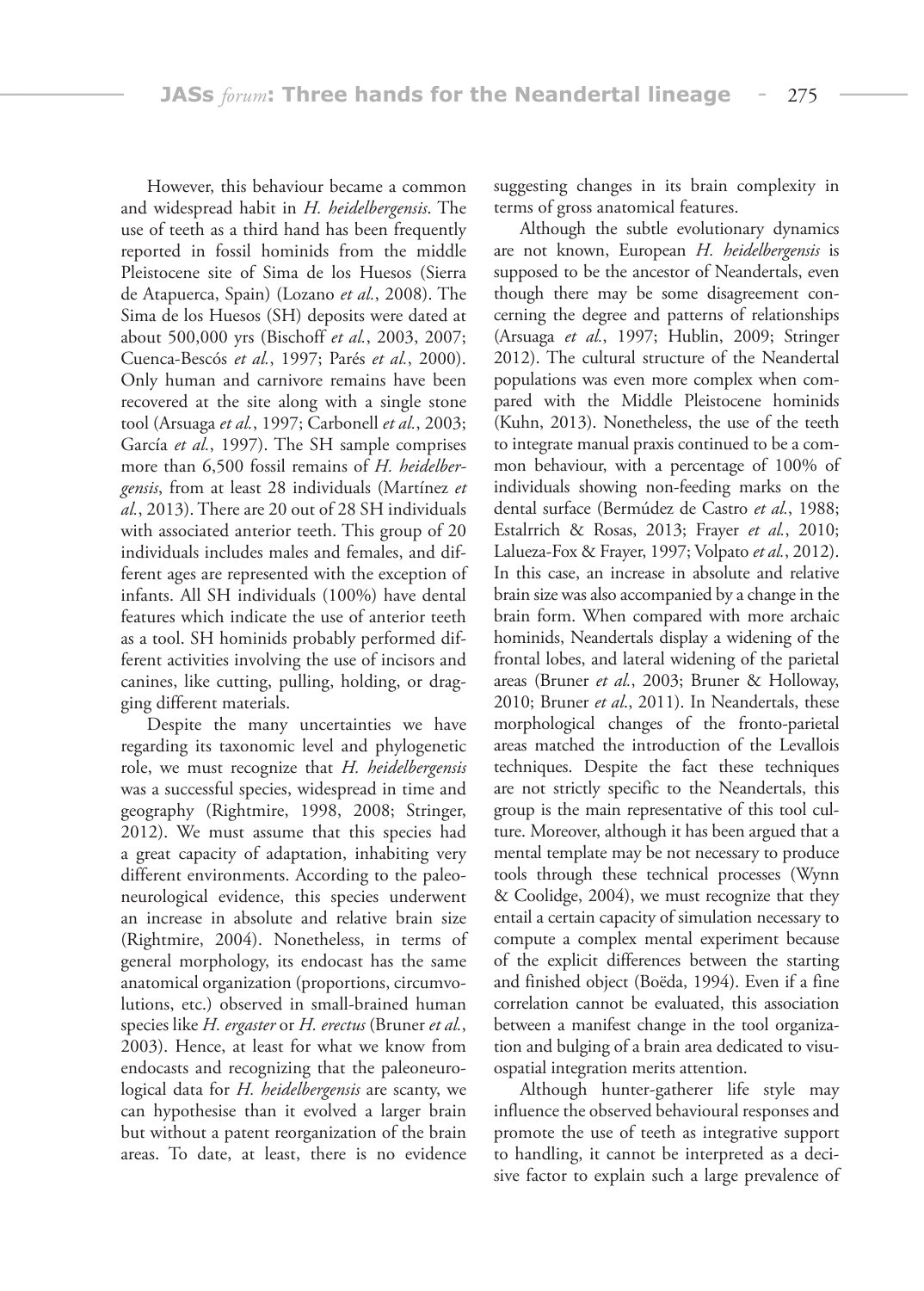

*Fig. 1 - Prevalence of use of teeth as integrative elements for praxis reaches 100% in* **Homo heidelbergensis** *and Neandertals. In the first case, it is associated with a general increase of the brain size, in the second case there are also morphological changes of the brain proportions. In modern human hunter-gatherers, the percentage is definitely lower (46%), and there is a further change in the brain form associated with upper parietal bulging. Modern humans rely less on teeth as an integrative body-artefact interface, which suggests a more complete efficiency of the hands as ports between brain and environment. The fact that at the same time modern humans evolved a spatial dilation of the upper and deeper parietal areas is outstanding.*

non-feeding teeth use in the Neandertal lineage. In fact, modern hunter-gatherers kept on using teeth as a supplementary praxis element, but the percentage of individuals presenting such marks does not reach 50% of the samples (Lozano *et al.*, 2008) (Fig. 1). Hence, we must assume that this behaviour was more specific to *H. heidelbergensis* and Neandertals than modern humans. We may ask why they needed to use the mouth as a third interface between brain and material culture to engage integration, when for most of the other species the hands sufficed. An interpretation of this evidence within the context of extended mind can be put forward assuming a mismatch within the autocatalytic process between cultural complexity and neural substrate (Fig. 2). The dynamics of the reciprocal influence between brain and culture probably has evolutionary patterns which are not necessarily linear or gradual, generating

beats and asynchronies between organic and super-organic adaptations and changes. Thus a marked use of the mouth as an additional interface may be the sign of an inefficient visuo-spatial integration system, at least considering the corresponding level of material complexity. This is even more extreme when considering that the mouth as an additional interface was recruited from a very distinct and relevant function, which is feeding. The need of an additional body interface was so necessary to involve a structure which has a basic importance for the fundamental ecological requirement of a vertebrate, and whose efficiency and integrity can be even damaged by the new cultural function. This risky recruitment of an important functional element into praxis seems to be an extreme solution to difficulties in the brain-environment relationships, to integrate a non-sufficient brain-artefact interface.

Taking into consideration the evidence of a specific increase in the use of teeth for handling functions in the Neandertal lineage, we hypothesize that these species may have suffered a mismatch between cultural and neural complexity, in which additional anatomical elements were involved as a body interface to overcome insufficient visuospatial integration processes.

We are aware that the relationships between brain and environment through the body interface may be extremely relevant for generating a mind. We are also persuaded that visuospatial integration has a major role in human-specific cognitive processes like simulation and self representation. And we know that the parietal areas of the brain, largely involved in those processes, experienced remarkable morphological changes during hominid evolution, most notably in modern humans. Hence, recognizing the new emerging behavioural complexity of *H. heidelbergensis* and Neandertals, the minor evolutionary changes in its brain morphology, and the common use of the mouth as an additional body interface, we are taking into consideration the hypothesis of a sub-optimal degree of coordination between the cultural and neural systems. The European Middle Pleistocene lineage may be a case of mismatch between neural and cultural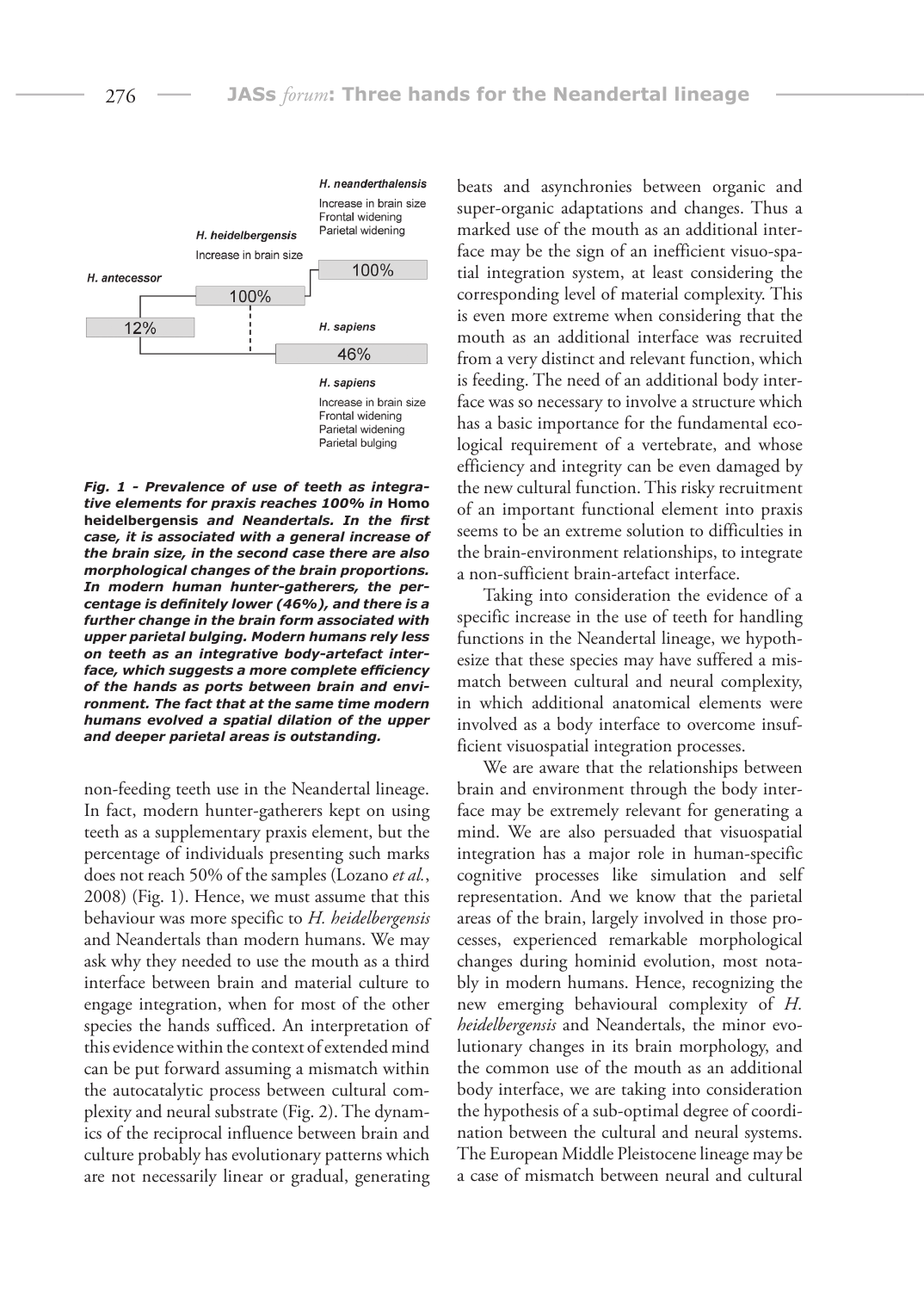networks, in which a boost of cultural evolution may have found an untrained brain-body structure which needed additional elements to work as an interface. The percentage of teeth use for praxis decreases considerably in modern humans, a species which is characterized by a further and more patent enlargement of those areas involved in visuospatial integration.

It must be stated that a decrease in the necessity of additional body interfaces may be directly associated with enhancement of the visuospatial integration system at neural level, but also with improvement of the brain-hand integration or with improvement of the anatomy involved in the interface. In fact, it has been also hypothesized that modern humans enhance their precision grip capability when compared with extinct human taxa (Marzke, 1997, 2013; Lorenzo, 2007). Finally, less dependence from additional body components can be also achieved through cultural adaptations, thus evolving material tools which can substitute the additional body interfaces. In *H. sapiens*, we have evidence of changes in all these three factors which cooperate to enhance relationships between brain and body: visuospatial integration areas (parietal lobes), body interface (hand) and material culture (tools).

Previously, Wynn & Coolidge proposed that the main differences between modern humans and Neandertals can be based on the working memory capacity (2004). In their view, Neandertals were comparable to modern humans regarding their long-term memory and "expert" ability based on generational apprenticeship, but less capable of individual and innovative responses because of minor working memory capacity. This would explain, among other differences, the relative stability of their cultural outputs. Interestingly, among the recognized components of the working memory system (Baddeley & Hitch, 1974), they point towards the phonological loop (lower parietal areas) or towards the executive functions (frontal areas) as a possible neural substrate for such differences, because of their association with language capacity and attention and decision-making, respectively. Instead, although insisting on the same



*Fig. 2 - According to the Extended Mind Hypothesis, cognition is based into the body experience. Neural processes are influenced by the feedback and integration between brain, body, and tools. Visuospatial functions and deep parietal areas are particularly dedicated to such integration between outer and inner environments. The eye and hand are the principal body interfaces between inner and outer world. Evolutionary mismatches between the rates of cultural and biological evolution may generate temporary and transitional solutions. The frequent use of mouth and teeth to integrate praxis in Middle Pleistocene hominids may have been the result of a brain organization which had not completely adjusted to the actual degree of cultural complexity, requiring additional body interface elements recruited from other functional districts.*

fronto-parietal network, we are here putting attention and importance on the third component of the working memory, namely the visuospatial sketchpad (upper and deeper parietal areas), and its role in generating inner virtual spaces, coordinating the body interface between brain and environment.

The current ideas on extended mind can promote a real revolution in neuroscience. Nonetheless, studies in paleoanthropology, brain evolution, and cognition, necessarily suffer due to the impossibility of testing many hypotheses. Hence, inevitably cognitive archaeology has a relevant speculative and theoretical component. While we must not stress this limit, avoiding excessive speculations, at the same time we should not reject the possibility to orientate research according to sensate scientific perspectives. The theoretical structure should be constrained within the safe framework of logic and actual scientific knowledge. Compatibility of theories is not always sufficient, and convergence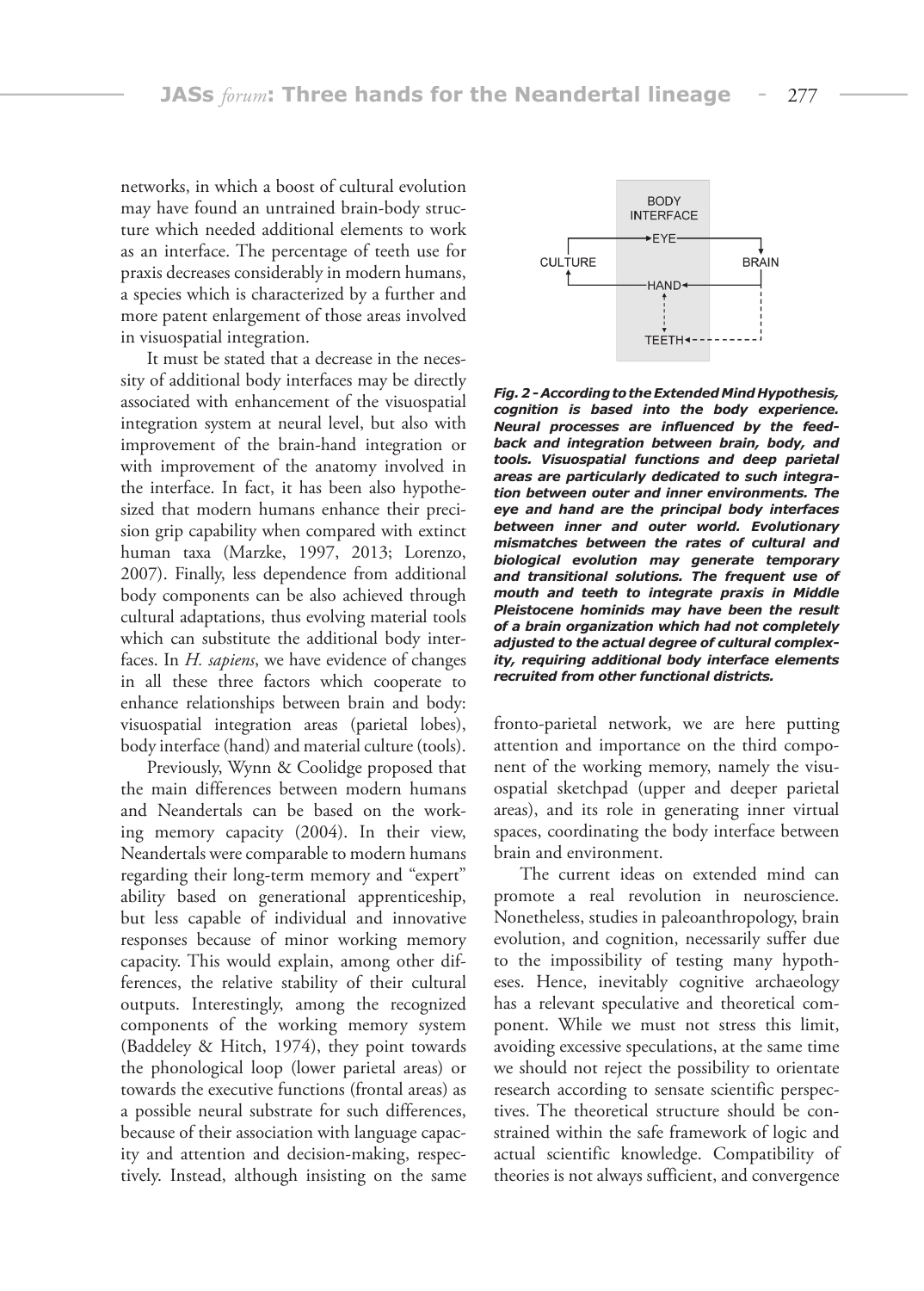of different fields and methods is the only suitable way to achieve robust evolutionary hypotheses.

Our hypothesis on the use of the mouth as an additional interface in the Neandertal lineage because of an incomplete brain-environment body interface and limits in visuospatial integration ability is difficult to test in an experimental way. Nonetheless it provides a different interpretation of the paleontological and archaeological evidence, which integrates biological and cultural information. Further studies on the parietal lobe organization and on the role of the embodied cognition will supply essential information to assess the existence of periods of mismatch between biological and cultural evolution along the human lineages.

#### **Acknowledgments**

*This paper is supported by the Italian Institute of Anthropology (ISIta) and by the Ministerio de Economía y Competitividad, Spain (CGL2012- 38434-C03-02/03). We are particularly grateful to Duilio Garofoli for the extensive discussions on extended mind and cognitive archaeology. Xosé Pedro Rodríguez provided helpful comments on the archaeological evidence. We thank Lambros Malafouris, Marco Langbroek, Thomas Wynn, Fred Coolidge, and Manuel Martin-Loeches, for their participation to this debate, and for their relevant contribution to this field.*

#### **References**

- Arsuaga J.L., Martínez I., Gracia A. & Lorenzo C. 1997. The Sima de los Huesos Crania (Sierra de Atapuerca, Spain). A comparative study. *J. Hum. Evol.,* 33: 219-281.
- Baddeley A.D. & Hitch G.J. 1974. Working Memory. In G.A. Bower (ed): *Recent advances in learning and motivation*, pp. 47-90. Academic Press, New York.
- Bermúdez de Castro J.M., Bromage T. & Fernández-Jalvo Y. 1988. Buccal striations on fossil human anterior teeth: evidence of

handedness in the middle and early Upper Pleistocene. *J. Hum. Evol.,* 17: 403-412.

- Bischoff J.L., Shamp D.D., Aramburu A., Arsuaga J.L., Carbonell E. & Bermúdez de Castro J.M. 2003. The Sima de los Huesos hominids date to beyond U/Th equilibrium (>350 kyr) and perhaps to 400-500 kyr: new radiometric dates. *J. Archaeol. Sci.,* 30: 275-280.
- Bischoff J.L., Williams R.W., Rosenbauer R.J., Aramburu A., Arsuaga J.L., García N. & Cuenca-Bescós G. 2007. High-resolution U-series dates from the Sima de los Huesos hominids yields 600 -66 +  $\infty$  kyrs : implications for the evolution of the early Neanderthal lineage. *J. Archaeol. Sci.,* 34: 763-770.
- Boëda E. 1994. *Le concept Levallois: variabilité des méthodes*. Monographie du CRA, 9. CNRS Editions, Paris.
- Brace C.L. 1967. Environment, tooth form, and size in the Pleistocene. *J. Dent. Res.,* 46: 809-816.
- Bruner E. 2004. Geometric morphometrics and paleoneurology: brain shape evolution in the genus *Homo*. *J. Hum. Evol*., 47: 279-303.
- Bruner E. 2010. Morphological differences in the parietal lobes within the human genus. *Curr. Anthropol*., 51: S77-S88.
- Bruner E. 2012. Comment to Coolidge and Overmann. *Curr. Anthropol.,* 5:214-215.
- Bruner E. & Holloway R. 2010. bivariate approach to the widening of the frontal lobes in the genus Homo. *J. Hum. Evol.,* 58: 138-146.
- Bruner E., Manzi G. & Arsuaga J.L. 2003. Encephalization and allometric trajectories in the genus *Homo*: evidence from the Neandertal and modern lineages. *Proc. Natl. Acad. Sci. U.S.A.,* 100: 15335-15340.
- Bruner E., De la Cuétara J.M. & Holloway R. 2011. A bivariate approach to the variation of the parietal curvature in the genus *Homo*. *Anat. Rec*., 294: 1548-1556.
- Bruner E., Rangel de Lázaro G., de la Cuétara J.M., Martín-Loeches M., Colom R. & Jacobs H.I.L. 2014. Midsagittal brain variation and MRI shape analysis of the precuneus in adult individuals. *J. Anat.* doi: 10.1111/joa.12155.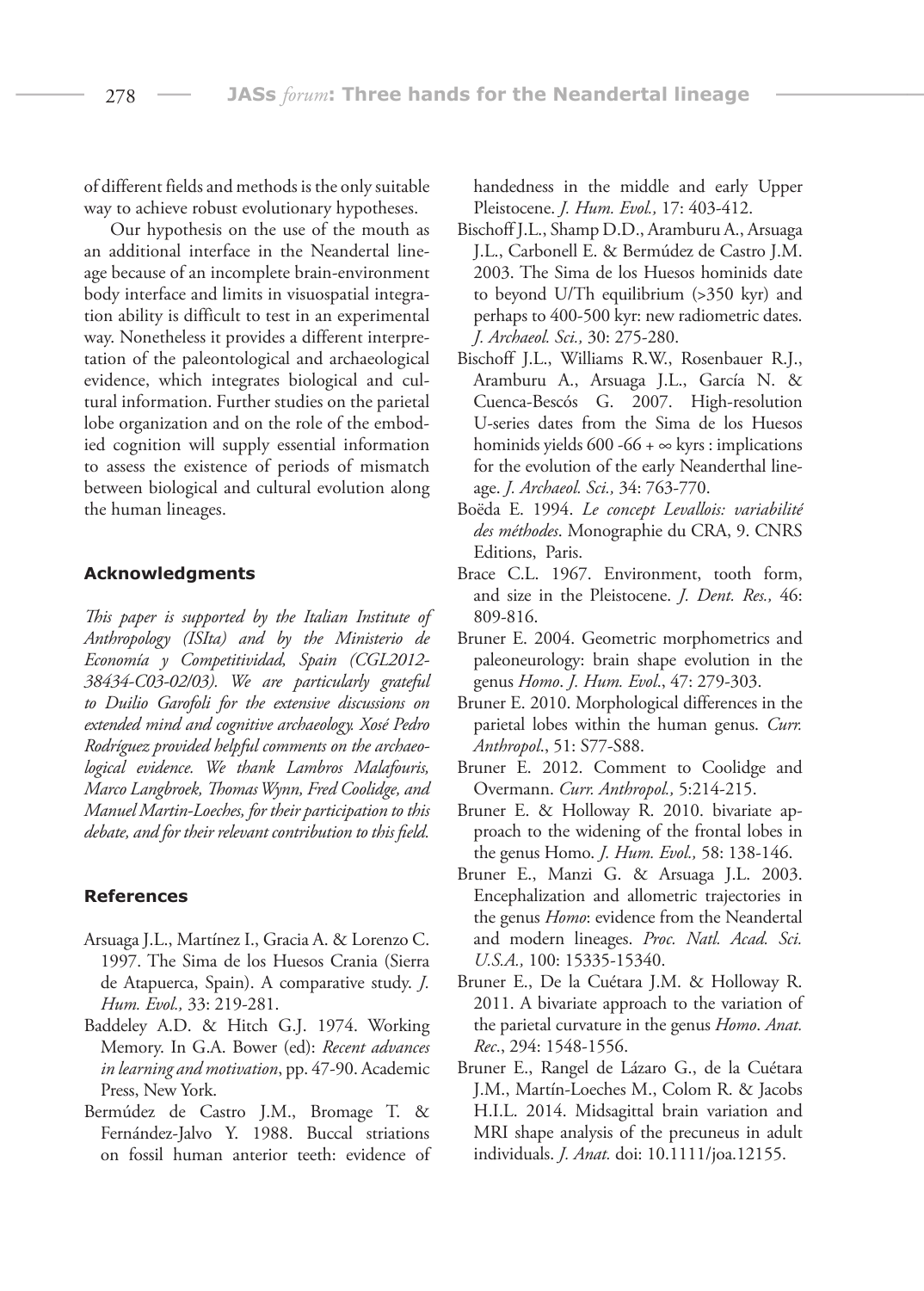- Carbonell E., Mosquera M., Ollé A., Rodriguez X.P., Sala R., Vergès J.M., Arsuaga J.L. & Bermúdez de Castro J.M. 2003. Les premiers comportements funeraires auraint-ils pris place à Atapuerca, il y a 350,000 ans? *L'Anthropologie*, 107: 1-14.
- Cavanna A.E. & Trimble M.R. 2006. The precuneus: a review of its functional anatomy and behavioural correlates. *Brain*, 129: 564-583.
- Clark A. 2007. Re-inventing ourselves: the plasticity of embodiment, sensing, and mind. *J. Med. Philos*., 32: 263–282.
- Clark A. 2008. *Supersizing the mind. Emdodiment, action, and cognitive extension*. Oxford University Press, Oxford.
- Coolidge F. & Wynn T. 2005. Working memory, its executive functions, and the emergence of modern thinking. *Cambridge Archaeological Journal*, 15: 5-26.
- Coolidge F. & Wynn T. 2008. The role of episodic memory and autonoetic thought in Upper Paleolithic life. *PaleoAnthropology,* 2008: 212−217.
- Cuenca-Bescós G., Laplana C., Canudo J.I. & Arsuaga J.L. 1997. Small mammal from Sima de los Huesos. *J. Hum. Evol.*, 33: 175-190.
- Dahlberg, A.A. 1963. Dental evolution and culture. *Hum. Biol.,* 35: 237-249.
- Estalrrich A., & Rosas A. 2013. Handedness in Neandertals from the El Sidrón (Asturias, Spain): evidence from instrumental striations with ontogenetic inferences. *PLoS One,* 8: e62797.
- Frayer D.W., Fiore I., Lalueza Fox C., Radovčić J. & Bondioli L. 2010. Right handed Neandertals: Vindija and beyond. *J. Anthropol. Sci.,* 88: 113- 127.
- García N., Arsuaga J.L. & Torres T. 1997. The carnivore remains from the Sima de los Huesos Middle Pleistocene site (Sierra de Atapuerca, Spain). *J. Hum. Evol*., 33: 155-174.
- Gunz P., Neubauer S., Maureille B. & Hublin J.J. 2010. Brain development after birth differs between Neanderthals and modern humans. *Curr. Biol.*, 20. R921-R922.
- Hagmann P., Cammoun L., Gigandet X., Meuli R., Honey C.J., Wedeen V. J. & Sporns O. 2008. Mapping the structural core of human cerebral cortex. *PLoS Biol*., 6: e159.
- Hecht E.E., Gutman D.A., Preuss T.M., Sanchez M.M., Parr L.A. & Rilling J.K. 2013. Process versus product in social learning: comparative diffusion tensor imaging of neural systems for action execution–observation matching in macaques, chimpanzees, and humans. *Cereb. Cortex*, 23: 1014-1024.
- Hublin J.J. 2009. The origin of Neandertals. *Proc. Natl. Acad. Sci. U.S.A.,* 106: 16022-16027.
- Iriki A. & Sakura O. 2008. The neuroscience of primate intellectual evolution: natural selection and passive and intentional niche construction. *Philos*. *Trans. R. Soc. B*, 363: 2229-2241.
- Iriki A. & Taoka M. 2012. Triadic (ecological, neural, cognitive) niche construction: a scenario of human brain evolution extrapolating tool use and language from the control of reaching actions. *Philos. Trans. R. Soc. B*, 367: 10-23.
- Kuhn S.L. 2013. Roots of the Middle Paleolithic in Eurasia. *Curr. Anthropol.,* 54: 255-268.
- Lalueza-Fox C. & Frayer D.W. 1997. Non-dietary marks in the anterior dentition of the Krapina Neanderthals. *Int. J. Osteoarchaeol.,* 7: 133-149.
- Langbroek M., 2012. Trees and ladders: A critique of the theory of human cognitive and behavioural evolution in Palaeolithic archaeology. *Quat. Int*., 270: 4-14.
- Lorenzo C. 2007. *Evolución de la mano en los homínidos. Análisis morfológico de los fósiles de la Sierra de Atapuerca. Geografía e Historia*. PhD Thesis. Universidad Complutense, Madrid.
- Lozano M., Bermúdez de Castro J.M., Carbonell E. & Arsuaga J.L. 2008. Nonmasticatory uses of anterior teeth of Sima de los Huesos individuals (Sierra de Atapuerca, Spain). *J. Hum. Evol.,* 55: 713-728.
- Lozano M., Estalrrich A., Bondioli L., Fiore I., Bermúdez de Castro J.M., Arsuaga J.L., Carbonell E., Rosas A. & Frayer D.W. 2014. *Predominantly right-handed fossil Europeans and the implications for an ancient origin of language*. Manuscript.
- Malafouris L. 2008a. Between brains, bodies and things: tectonoetic awareness and the extended self. *Phil. Trans. R. Soc. B*, 363: 1993–2002.
- Malafouris L. 2008b. Beads for a plastic mind: the 'Blind man's stick' (BMS) hypothesis and